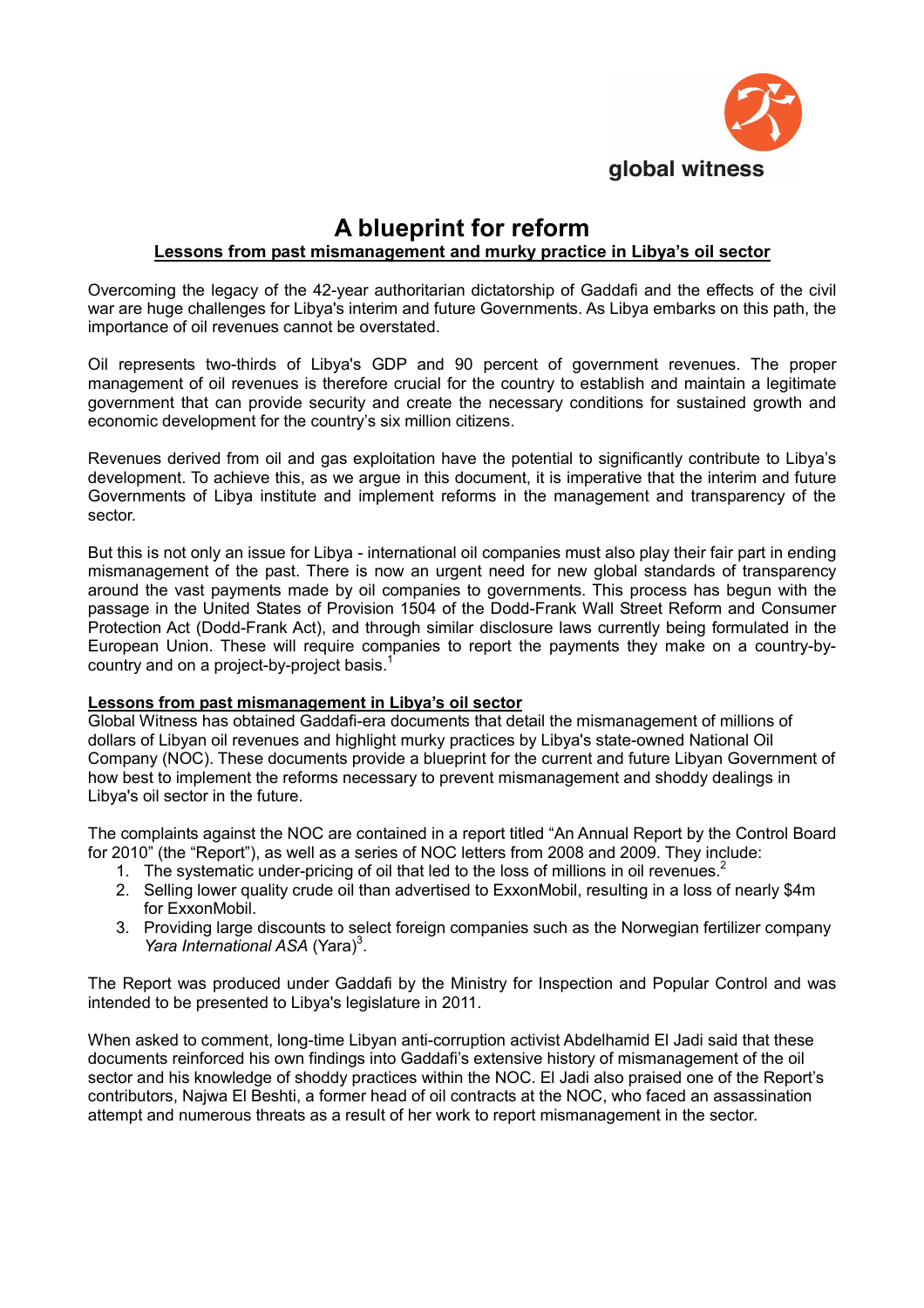## **The Complaints:**

#### **1. Under-pricing of oil: Incompetence? Or questionable motivations behind the pricing of Libya's oil?**

According to the Report, the NOC pricing committee and its marketing department lacked the requisite expertise and proficiency to set Libyan oil prices.<sup>4</sup> [A](#page-4-0)dditionally, the NOC's technical studies prepared in connection with the pricing and quality determinations of Libyan oil were "poor."<sup>[5](#page-4-0)</sup>

The Report states that as a result, Libyan oil was priced at below competitive market prices during 2010.<sup>[6](#page-4-0)</sup> This would have caused a loss of revenues into NOC's accounts and implies therefore a loss of revenues to the Libyan people.

The Report adds that marketing managers responsible for selling crude oil had committed unspecified infringements and violations but they were still being given support within the NOC.<sup>[7](#page-4-0)</sup>

Internal NOC letters from 2008 and 2009 reveal the under-pricing of crude oil is known to have caused losses in the tens of millions of US dollars for the NOC that should have been deposited within their accounts and used for the benefit of the Libyan people.

The letters also demonstrate that the contracting department at the NOC repeatedly informed the pricing committee and the marketing department that the NOC was selling oil below the market price.<sup>[8](#page-4-0)</sup>

A subsequent letter from a member of the pricing committee to the pricing committee's head confirms the contention from the NOC's contracting department that the NOC was under-pricing its crude oil and caused losses in the millions of dollars.<sup>[9](#page-4-0)</sup> One of the letters also contains a recommendation to re-price a certain crude oil.<sup>[10](#page-4-0)</sup>

This raises questions as to the motivation behind the NOC's continued under-pricing of its oil in 2010.

### Mispricing linked to the misrepresentation of the quality of crude?

In the 2008 and 2009 NOC letters, the contracting department states that the under-pricing of the NOC's crude oil was also a result of the NOC's misrepresentation of the quality of crude oil for sale. Two different types of crude oil were mixed together but when sold they were classified as only one of the types of crude oil. This affected the specifications of crude and had a "negative effect on [NOC's crude oil] price in the market".<sup>1</sup>

### **2. Selling Lower Quality Crude Oil Than Advertised: How ExxonMobil incurred a loss of approximately \$4m**

In 2008, ExxonMobil informed the NOC via letter that the quality of two cargoes of crude oil they purchased from the NOC in 2008 was of a quality consistently lower than advertised by the NOC. According to ExxonMobil's evaluations, the differences in the quality of crude oil advertised compared with the actual quality provided by the NOC caused ExxonMobil a direct loss of USD \$3,987,900.<sup>[13](#page-4-0)</sup>

The letter adds that "[ExxonMobil] are keen to engage in dialogue with [the NOC] as regards compensation for [ExxonMobil's] losses."

Global Witness wrote to ExxonMobil regarding the contents of this letter and whether they received compensation from NOC with respect to this claim. ExxonMobil did not respond.

# **3. Providing large discounts in the price of natural gas to Yara International:**

### **Were these discounts reasonable? Is there any relationship between these discounts and the ongoing investigation against Yara?**

The Report alleges that Yara received large discounts in the price of natural gas on the pretext of encouraging investment, while the NOC was selling natural gas into the local market at world prices.<sup>14</sup>

Global Witness has asked Yara if and why they received these large discounts in the price of natural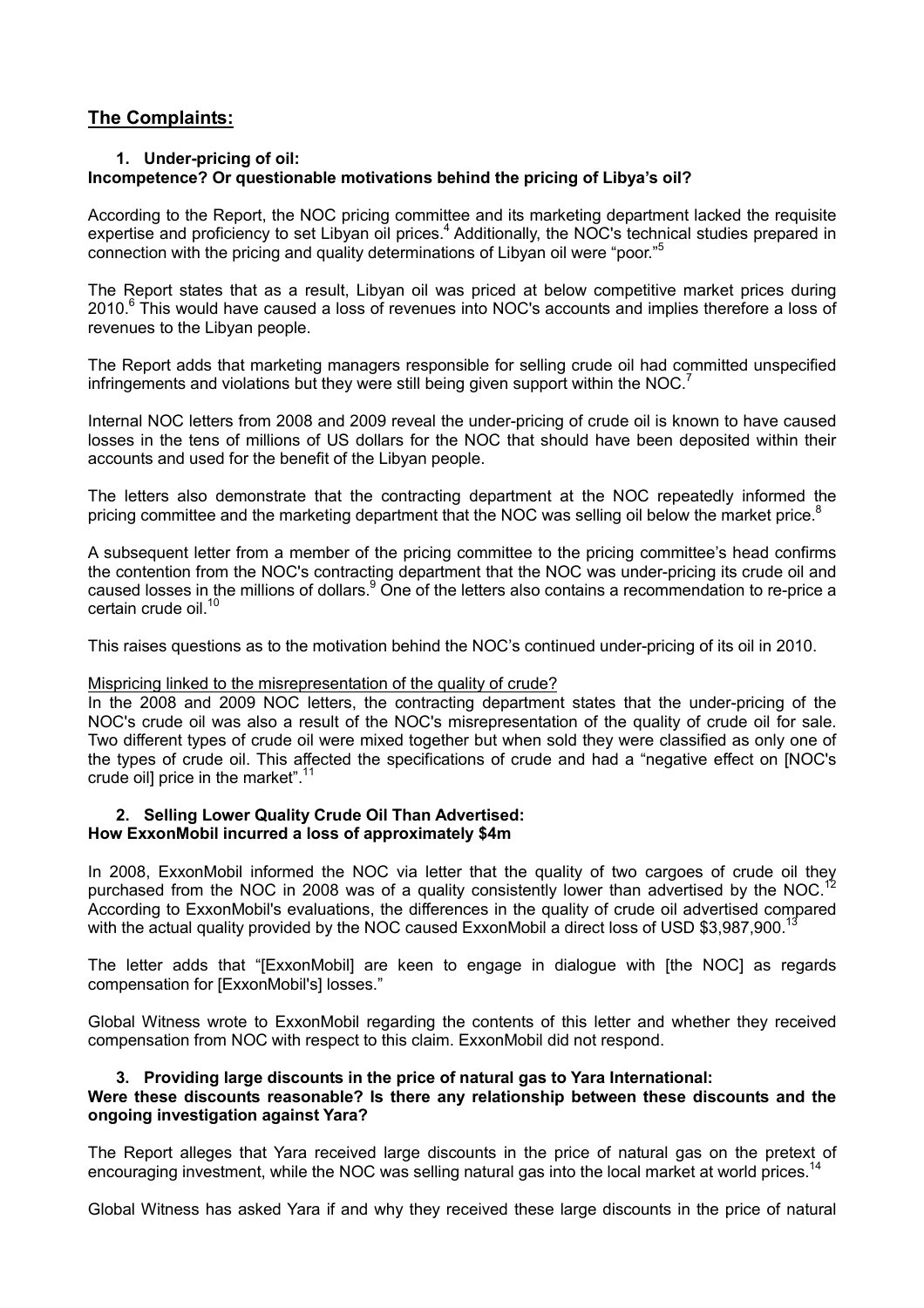<span id="page-2-0"></span>gas and how/why these amounts, if received, are justified. Yara stated that the gas prices had a profit sharing link with product prices (ammonia and urea) in their joint venture agreement in Libya, <sup>[15](#page-4-0)</sup> but they could not [disclose further details because the gas agreements are](http://cws.huginonline.com/Y/134793/PR/201105/1514866_5.html) subject to confidentiality clauses. It remains unclear how much of a discount in gas prices Yara received as a result of the profit sharing agreement and whether the differences in gas prices compared to those provided to the local market were justified.

On April 11, 2011 Yara initiated an external investigation headed by Jan Fougner, a partner at the Norwegian law firm Wiersholm, Mellbye and Beck, related to the interest of its joint venture in Libya with [the NOC and it notified the Norwegian National Authority](http://cws.huginonline.com/Y/134793/PR/201203/1596684_5.html) for Investigation and Prosecution of Economic and Environmental Crime (Økokrim) of its investigation.<sup>[16](#page-4-0)</sup> Subsequently, Yara announced that Økokrim charged them with violation of anti-corruption provisions in the Norwegian penal code in connection with thenegotiations preceding Yara's investment in Libya.<sup>17</sup> On March 23, 2012, Yara announced that it [uncovered unacceptab](http://www.noclibya.com.ly/index.php?option=com_docman&task=cat_view&Itemid=34&gid=74&orderby=dmdate_published&ascdesc=DESC)le payments from its joint venture in Switzerland and notified Økokrim of these findings.<sup>18</sup> The investigations are taking place to clarify how such payments have been carried out and authorized.<sup>19</sup> According to Yara, they can neither confirm nor dismiss any connection between these payments from its joint venture in Switzerland and their activities in Libya.<sup>21</sup>

Global Witness has asked Yara to confirm whether its investigation in Libya is connected to it receiving large discounts in the price of natural gas. Yara has failed to confirm or deny whether the two are connected: they said that they must await the result of the investigation before making any comment on [what was paid, for what and to whom.](http://www.reuters.com/article/2012/03/28/us-libyaexploration-idUSBRE82R0EC20120328) $^{21}$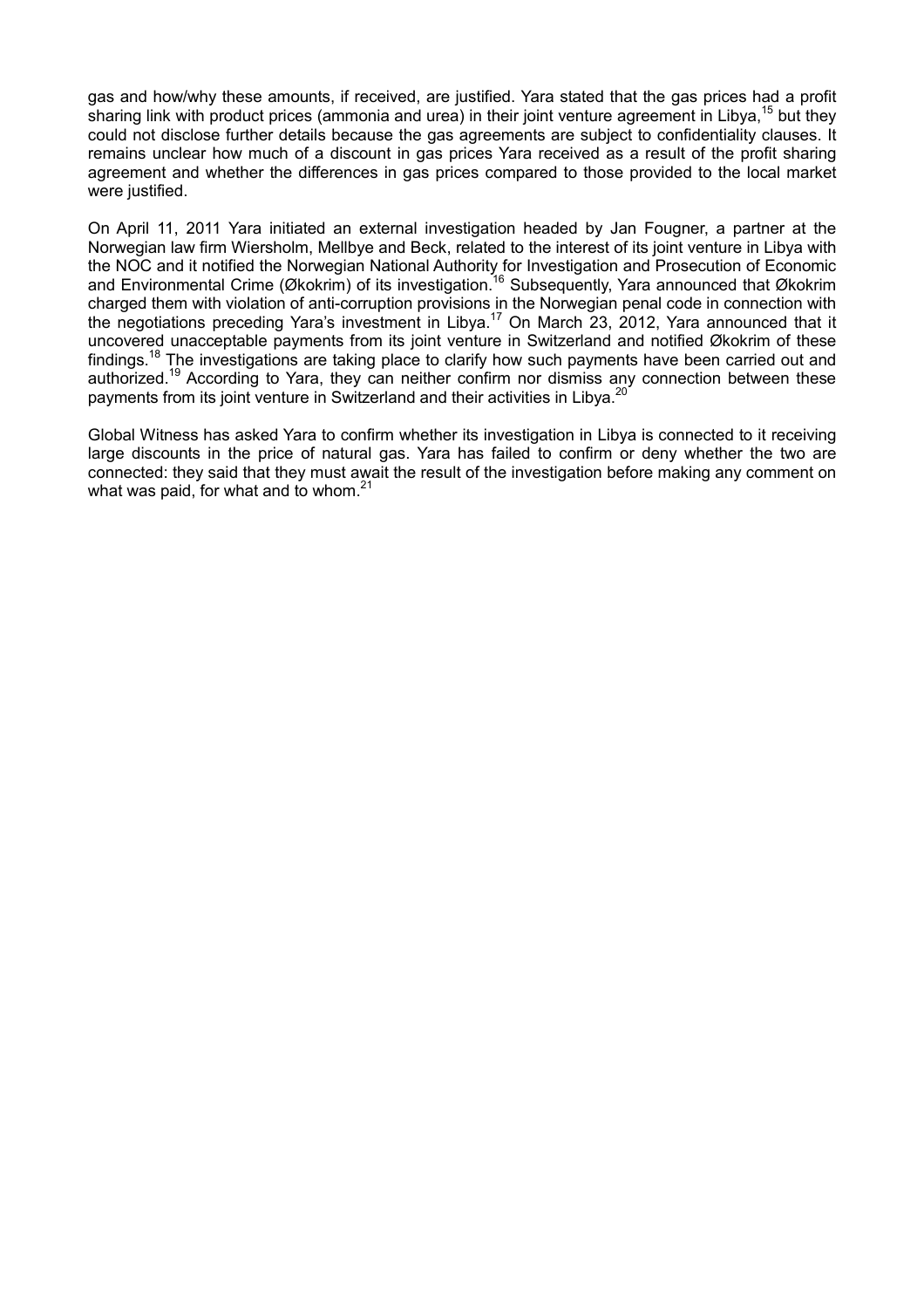### **Recommendations: The reforms needed to improve the management of Libya's oil sector**

The complaints detailed above raise questions about how Libya's oil sector has been managed in the past and whether the full benefits were shared with the Libyan people. In the absence of explanations for the complaints, as well as proactive steps taken going forward to improve transparency in the management of Libya's oil, the Libyan people will not know whether their oil is being managed in their interests.

Global Witness welcomes recent moves by the NOC to publish production, pricing and sales figures on its website, including all the income received from its oil sales since the liberation of the country on October 23, 2011 up to February 17, 2012 – approximately USD \$8.4 billion.<sup>[22](#page-2-0)</sup> However, we believe further reforms are necessary; a failure to make these will fuel mistrust and suspicion that the interim and any future Government is not committed to reversing the past legacy of mismanagement.

Action must be taken by both the interim Government and the future elected Government of Libya to ensure good management of its oil sector.

### **1. All contracts and subcontracts that award companies the right to explore for and exploit petroleum and mineral resources should be published and made available online**

- a. In October 2011 the interim Government disclosed the oil transactions made by the National Transitional Council during the civil war.  $23$  The interim Government should now go a step further and disclose all existing agreements prior to the revolution.
- b. The NOC, the Ministry of Oil and/or the Ministry of Finance must be mandated to make petroleum agreements and sub-agreements available for download online.
- c. The newly elected Government should build on the above and implement full contract transparency by:
	- 1. Mandating the publication of all oil and gas contracts in the new constitution of Libya to be drafted in 2012; and/or
	- 2. Passing a new petroleum act that requires publication of all oil contracts and subcontracts.

### **2. The Libyan authorities should work with international audit organisations and the World Bank to build capacity and enhance accounting and auditing of NOC data**

Sources within the NOC, foreign oil companies and the Office of the Auditor General of Libya report that accounting procedures may not be in line with best practice methods and result in significant inaccuracies in revenue figures. Even though the NOC publishes information on production, pricing and sales, this process is not sufficiently precise to rule out abuse.

Because of inadequate accounting standards within the NOC, the Government needs to work with international audit organisations and the World Bank to build capacity to enhance accounting and auditing of NOC data, ensure scrutiny of public expenditure and prevent corruption and waste.

In addition to the above, the elected Government of Libya should:

### **3. Establish an independent, comprehensive review process to assess and scrutinise oil contracts**

- a. The review process should operate under Parliamentary oversight.
- b. The review process should have the power to revise contracts if there are grounds for the contract to be treated as either void or voidable under Libyan law. $^{24}$  $^{24}$  $^{24}$

## **4. Enshrine constitutional safeguards**[25](#page-2-0) **that reflect the principles of transparency and accountability. These should include, but not be limited to:**

- a. A provision that requires public disclosure of how the government manages its oil revenues.
- b. The publication of all oil and gas contracts and related subcontracts in the new constitution to be drafted in 2012.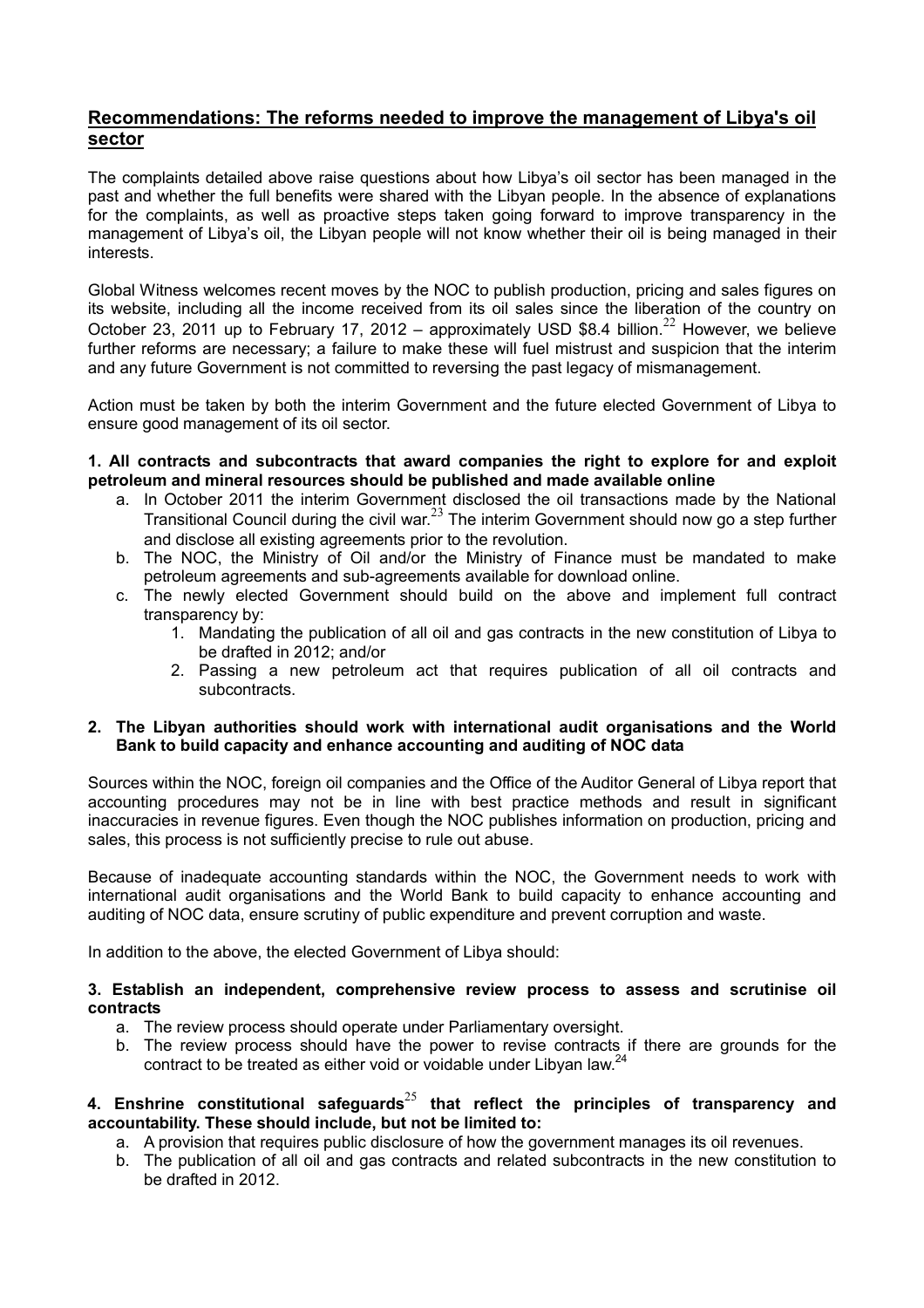### <span id="page-4-0"></span>**Recommendations relating to new global transparency standards:**

This briefing also starkly illustrates the need for global transparency standards that will shed light on the payments made by extractive companies to governments right down to a country-by-country and project-by-project level.[26](#page-2-0) Unfortunately, efforts currently under way to do just this – through Provision 1504 of the Dodd-Frank Act in the United States, and current efforts to promulgate legislation across the European Union are being undermined by the lobbying tactics of the international oil industry. These legislative efforts have been developed over the past nine years, during which time the various aspects of an effective law have been extensively debated, including the arguments presented by the oil industry to remove project-by-project disclosure. It is difficult, given the quantity of bogus arguments put forward by the oil industry during this period, not to conclude that the two main reasons for objecting to project level disclosure are that:

### **Project Level Disclosure would**:

- Expose the extent of tax avoidance by international extractive companies seeking to minimize their tax burden through transfer pricing strategies involving subsidiaries in tax havens.
- Expose illicit payments made by international extractive companies that are legitimized through being wrapped in a veneer of legality provided by contract provisions.

Given that the full extent of Gaddaffi's mismanagement is only now starting to become apparent, the oil companies' efforts to gut these transparency laws are shameful. It is now critical that the Commissioners in the US Securities and Exchange Commission (SEC) and officials in the European Union<sup>[27](#page-2-0)</sup> resist illegitimate calls by the extractive industries and produce strong transparency standards.

### **These should include**:

 $\overline{a}$ 

- The requirement for companies to disclose all payments on a country-by-country and on a project-by-project level.
- These laws must not provide exemptions from disclosure for any country. The creation of exemptions would completely gut the purpose of such laws and would be in effect a dictator's charter – where far from providing the necessary transparency over these payments, it would aid and abet dictators' efforts to loot their countries.

<sup>1</sup> A project should be considered as equivalent to activities governed by a licence, concession or similar legal agreement. Where any payment liabilities are incurred on a different basis, reporting shall be on that basis.

<sup>&</sup>lt;sup>2</sup> Translation of "The Annual Report by the Control Board for 2010", page 3, bullet point 2.

<sup>&</sup>lt;sup>3</sup> Translation of "The Annual Report by the Control Board for 2010", page 3, bullet point 8.

<sup>&</sup>lt;sup>4</sup> Translation of "The Annual Report by the Control Board for 2010", page 3, bullet point 2.

 $<sup>5</sup>$  Translation of "The Annual Report by the Control Board for 2010", page 3, bullet point 3.</sup>

<sup>&</sup>lt;sup>6</sup> Translation of "The Annual Report by the Control Board for 2010", page 3, bullet point 2.

<sup>&</sup>lt;sup>7</sup> Translation of "The Annual Report by the Control Board for 2010", pages 2-3, bullet point 1.

<sup>&</sup>lt;sup>8</sup> Translation of Internal Memo reviewed by Global Witness containing internal NOC letters from August 19, 2008; February 11, 2009; March 31, 2009; April 5, 2009; and June 15, 2009.

 $9<sup>9</sup>$  Letter from a member of the pricing committee to the pricing committee's head, April 5, 2009.

<sup>&</sup>lt;sup>10</sup> Letter from the head of the contracting department to the marketing department, June 15, 2009.

<sup>&</sup>lt;sup>11</sup> Letter from head of contracting department to deputy head of international marketing from August 19, 2008.

<sup>&</sup>lt;sup>12</sup> Letter from ExxonMobil to National Oil Corporation Crude Oil and Gas Department Manager from November 7, 2008.

<sup>&</sup>lt;sup>13</sup> Letter from ExxonMobil to National Oil Corporation Crude Oil and Gas Department Manager from November 7, 2008.

<sup>&</sup>lt;sup>14</sup> Translation of "The Annual Report by the Control Board for 2010", page 3, bullet point 8.

<sup>&</sup>lt;sup>15</sup> In Libya, Yara holds a 50 percent interest in the Libyan Norwegian Fertiliser Company (Lifeco), with the NOC and the Libyan Investment Authority each holding a 25 percent stake, available at

[http://www.yara.com/about/where\\_we\\_operate/libya\\_production\\_lifeco.aspx](http://www.yara.com/about/where_we_operate/libya_production_lifeco.aspx); Email received from Yara to Global Witness on April 10, 2012.

<sup>16</sup> *Yara*: Yara initiates external investigation regarding Libyan JV, April 13, 2011 available at [http://cws.huginonline.com/Y/134793/PR/201104/1505950\\_5.htm](http://cws.huginonline.com/Y/134793/PR/201104/1505950_5.html)l

<sup>17</sup> *Yara*: Yara initiates external investigation regarding Libyan JV, April 13, 2011 available at